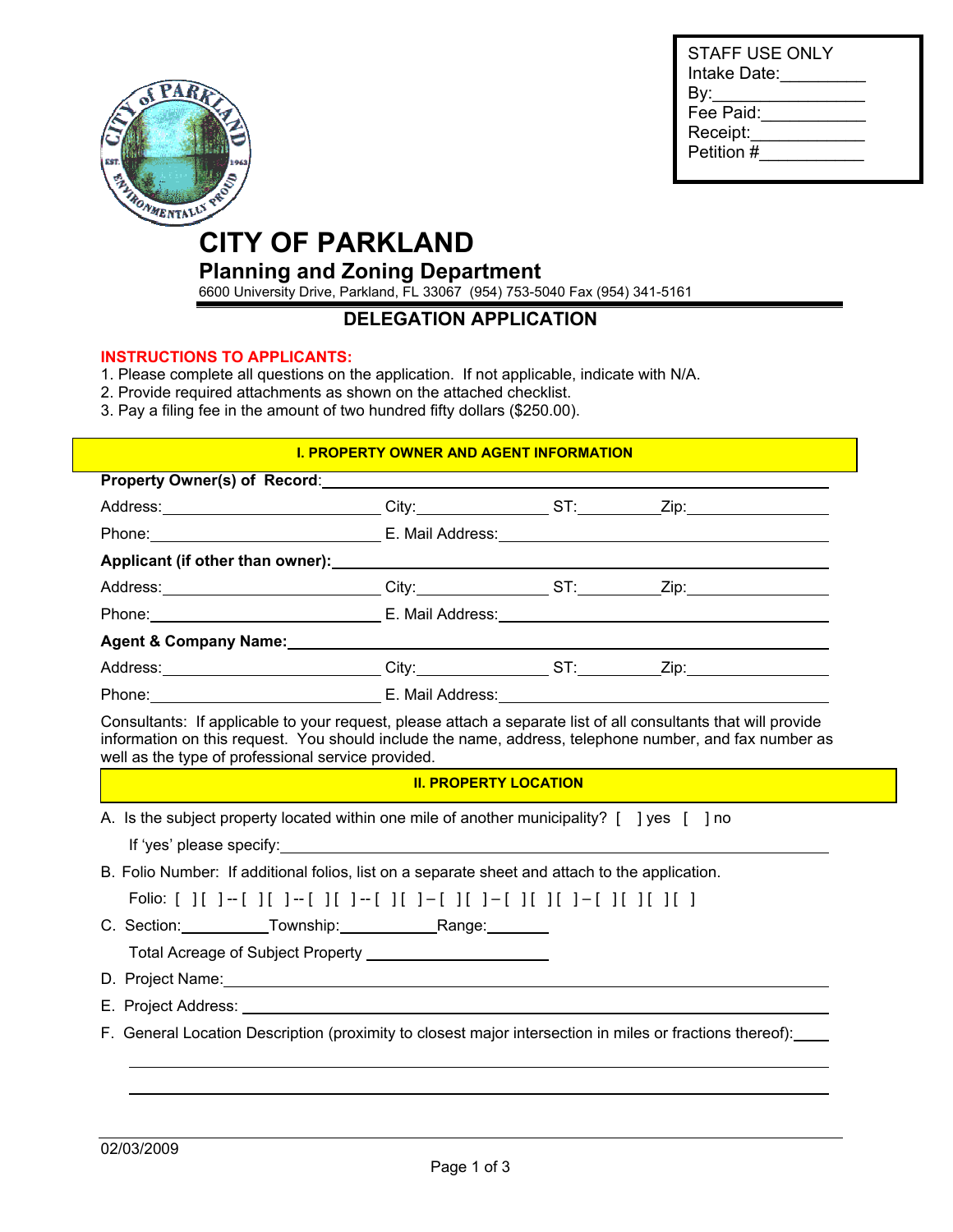## **OWNER ACKNOWLEDGEMENT**

I/We: \_\_\_\_\_\_\_\_\_\_\_\_\_\_\_\_\_\_\_\_\_\_\_\_\_\_\_\_\_\_\_\_\_\_\_\_\_\_\_\_\_, do hereby swear/affirm that I/we

am/are the owner(s) of the property referenced in this application

I/We certify that the above statements and the statements or showings made in any paper or plans submitted herewith are true to the best of my/our knowledge and belief. Further, I/we understand that this application, attachments and fee become part of the official record of the Planning & Zoning Department of the City of Parkland and the fee is not refundable. I/We understand that any knowingly false information given by me/us will result in the denial, revocation or administrative withdrawal of the application or permit. I/We further acknowledge that additional information may be required by the City of Parkland in order to process this application.

I/We further consent to the City of Parkland to publish, copy or reproduce any copyrighted document for any third party submitted as part of this application.

Signature(s) of Owner(s) example and the state of  $S_n$  of  $S_n$  of  $S_n$  of  $S_n$  of  $S_n$  of  $S_n$  of  $S_n$  of  $S_n$  of  $S_n$  or  $S_n$  or  $S_n$  or  $S_n$  or  $S_n$  or  $S_n$  or  $S_n$  or  $S_n$  or  $S_n$  or  $S_n$  or  $S_n$  or  $S_n$  or  $S_n$  or  $S_n$ 

Print Name(s)

### **CONSENT STATEMENT**

I/We, the aforementioned owner(s), do hereby give consent to

to act on my/our behalf to submit this application, all required material and documents, and attend and represent me/us at all meetings and public hearings pertaining to the request(s) and property I/we own described in the attached application. Furthermore, as owner(s) of the subject property, I/we hereby give consent to the party designated above to agree to all terms or conditions that may arise as part of the approval of this application for the proposed use.

Signature(s) of Owner(s)

Print Name(s) example and the set of the set of the set of the set of the set of the set of the set of the set of the set of the set of the set of the set of the set of the set of the set of the set of the set of the set o

### **NOTARY**

STATE OF FLORIDA COUNTY OF

|       |              | The foregoing instrument was acknowledged before me this |  | dav of                                    |  |
|-------|--------------|----------------------------------------------------------|--|-------------------------------------------|--|
| 20    |              |                                                          |  | . He/She is personally known to me or     |  |
|       | has produced |                                                          |  | as identification and did/did not take an |  |
| oath. |              |                                                          |  |                                           |  |

\_\_\_\_\_\_\_\_\_\_\_\_\_\_\_\_\_\_\_\_\_\_\_\_\_\_\_\_\_\_\_\_\_\_\_ My Commission Expires: \_\_\_\_\_\_\_\_\_\_\_\_\_\_\_\_\_\_\_

(Signature of Notary)

\_\_\_\_\_\_\_\_\_\_\_\_\_\_\_\_\_\_\_\_\_\_\_\_\_\_\_\_\_ (NOTARY'S SEAL OR STAMP)

(Name – Must be typed, printed, or stamped)